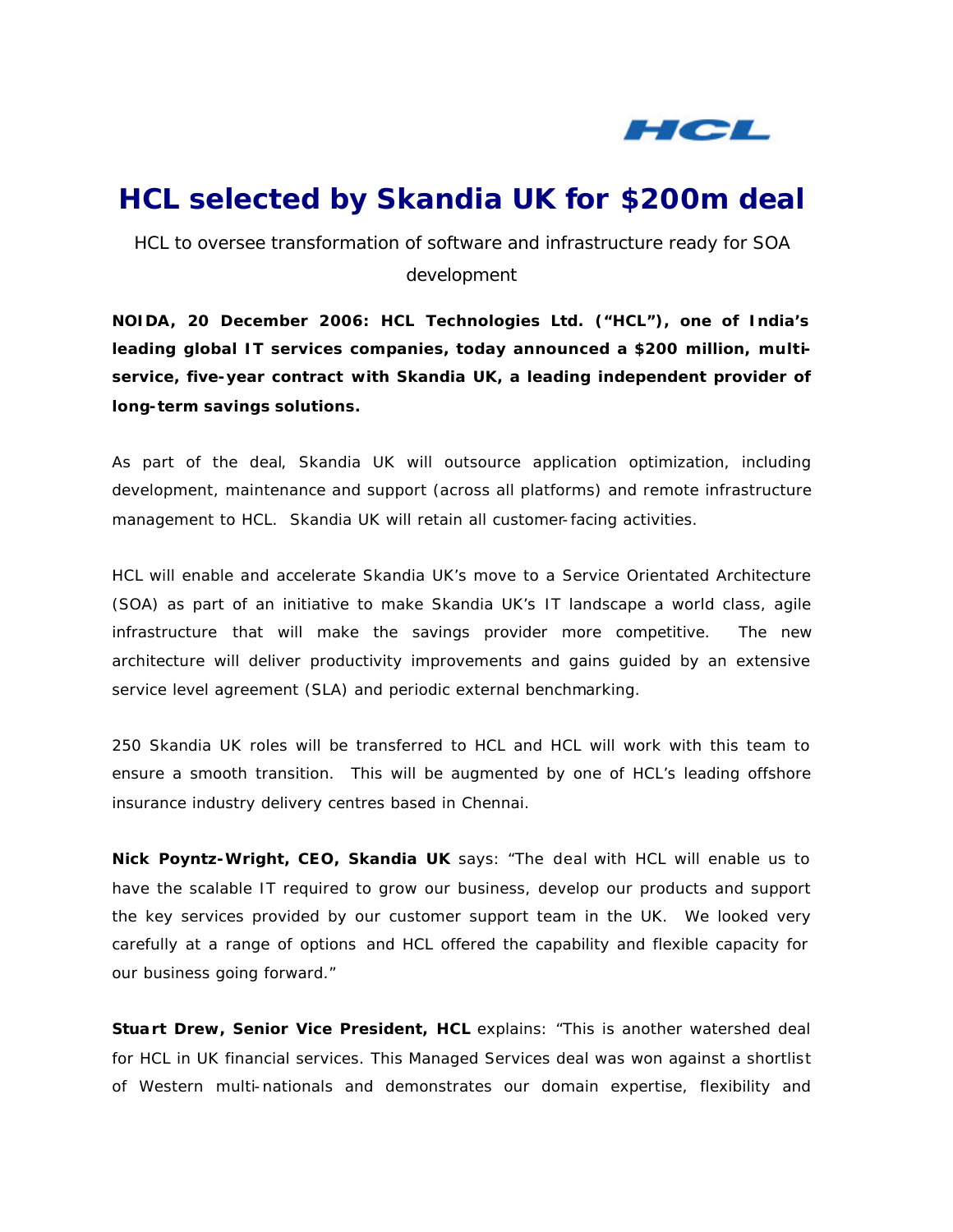

innovative, value-centric approach to enabling transformation for our customers. As two companies leading their respective fields the chemistry between HCL and Skandia UK has been remarkable and provides a solid foundation for helping Skandia UK maintain their market leadership position."

**Vineet Nayar, President, HCL** commented on the deal: "This deal is the latest in a series of large-scale wins for HCL. Like DSG International, Autodesk and Teradyne before it, this contract with Skandia UK demonstrates our premise of delivering significant value-add transformational deals.

"Our focus on these multi-service, value-centric arrangements remains consistent and we are very pleased to count Skandia UK amongst our top customers."

# **Ends**

## **Notes to Editors**

It is important to distinguish between roles and actual jobs impacted by this deal. 250 roles will be transferred to HCL. However as some 94 of these roles are contractors, or current vacancies, there is a transfer of only 156 active Skandia UK jobs to HCL. These are 126 Southampton-based jobs with a further 30 from Skandia UK's Isle of Man operations.

## **About Skandia UK**

Skandia in the UK launched in 1979 and is now one of the leading international long term savings groups providing pensions, investment and protection products through intermediaries in the UK and overseas, with assets under management of £33bn (as at 30.09.06). Creators of the MultiManager approach, Skandia has teamed up with the world's top fund managers to create a range of funds tailored for investors' individual needs.

Skandia UK is part of an international group founded in Sweden in 1855. The group is a leading, independent provider of long-term savings solutions.

Skandia UK is a division of the Skandia Group, itself owned by Old Mutual plc. Old Mutual is an international financial services group, listed on the London Stock Exchange where it is a FTSE 100® company, making it one of the largest 100 companies listed on the London Stock Exchange. Old Mutual is headquartered in London.

### **About HCL Technologies**

HCL Technologies is one of India's leading global IT Services companies, providing software-led IT solutions, remote infrastructure management services and BPO. Having made a foray into the global IT landscape in 999 after its IPO, HCL Technologies focuses on Transformational Outsourcing, working with clients in areas that impact and re-define the core of their business. The company leverages an extensive global offshore infrastructure and its global network of offices in 16 countries to deliver solutions across select verticals including Financial Services, Retail & Consumer, Life Sciences, Hi-tech and Manufacturing, Telecom and, Media